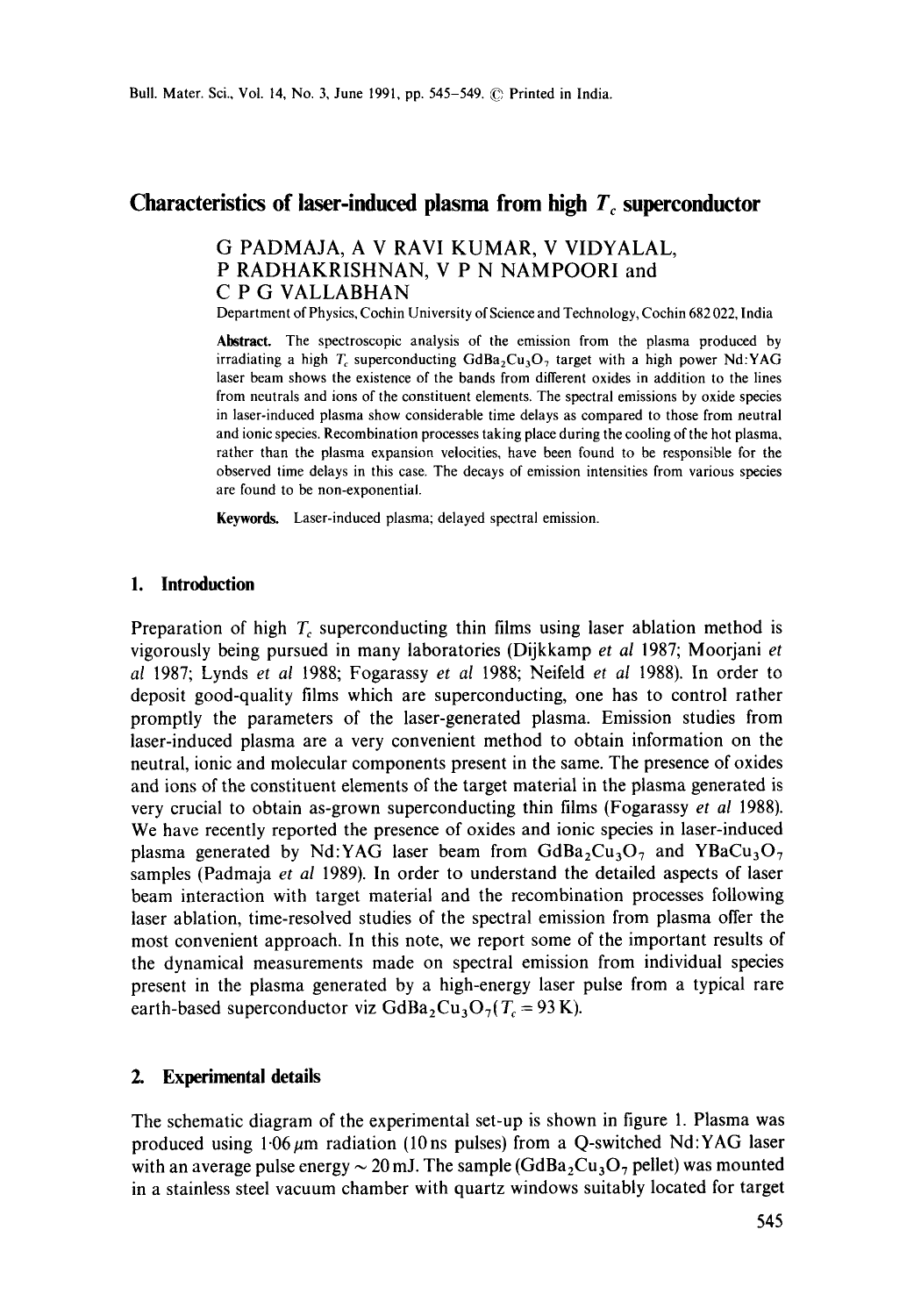

Figure 1. Schematic diagram of the experimental set-up.

irradiation and plasma detection. Details of the method used for spectroscopic analysis of the plasma were reported earlier (Padmaja *et al* 1989).

Characteristic lines were selected using 0-5m Jarrel-Ash monochromator (resolution,  $\Delta \lambda = 1~\text{\AA}$ ) coupled to a PMT (50 ohm load) and a 100 MHz storage oscilloscope. This method offers precise and unambiguous line selection in contrast to the use of narrow band  $(\Delta \lambda = 10 \text{ nm})$  filters (Wu *et al* 1989). Time evolution of the emission from each species was observed by setting the monochromator to the respective emission lines and recording the pulse shape on the storage oscilloscope. A typical pulse shape recorded on the CRO due to the  $\lambda = 455.5$  nm line from the emission of copper ions is shown in figure 2.

### **3. Results**

It is seen that the characteristic emissions from various species exhibit widely different time delays. The time delays measured for emission from different atomic, ionic and molecular species are displayed in figure 3. The most significant feature of the result is that the emissions from oxides are found to occur after a considerable delay as compared to that from ionic and atomic species. This evidently is due to the fact that the initial plasma temperature is so large that formation of oxides is not possible. As the plasma cools down, recombination processes help to form the oxides. A closer look at the pulse shape shows a non-exponential decay of the emission. This becomes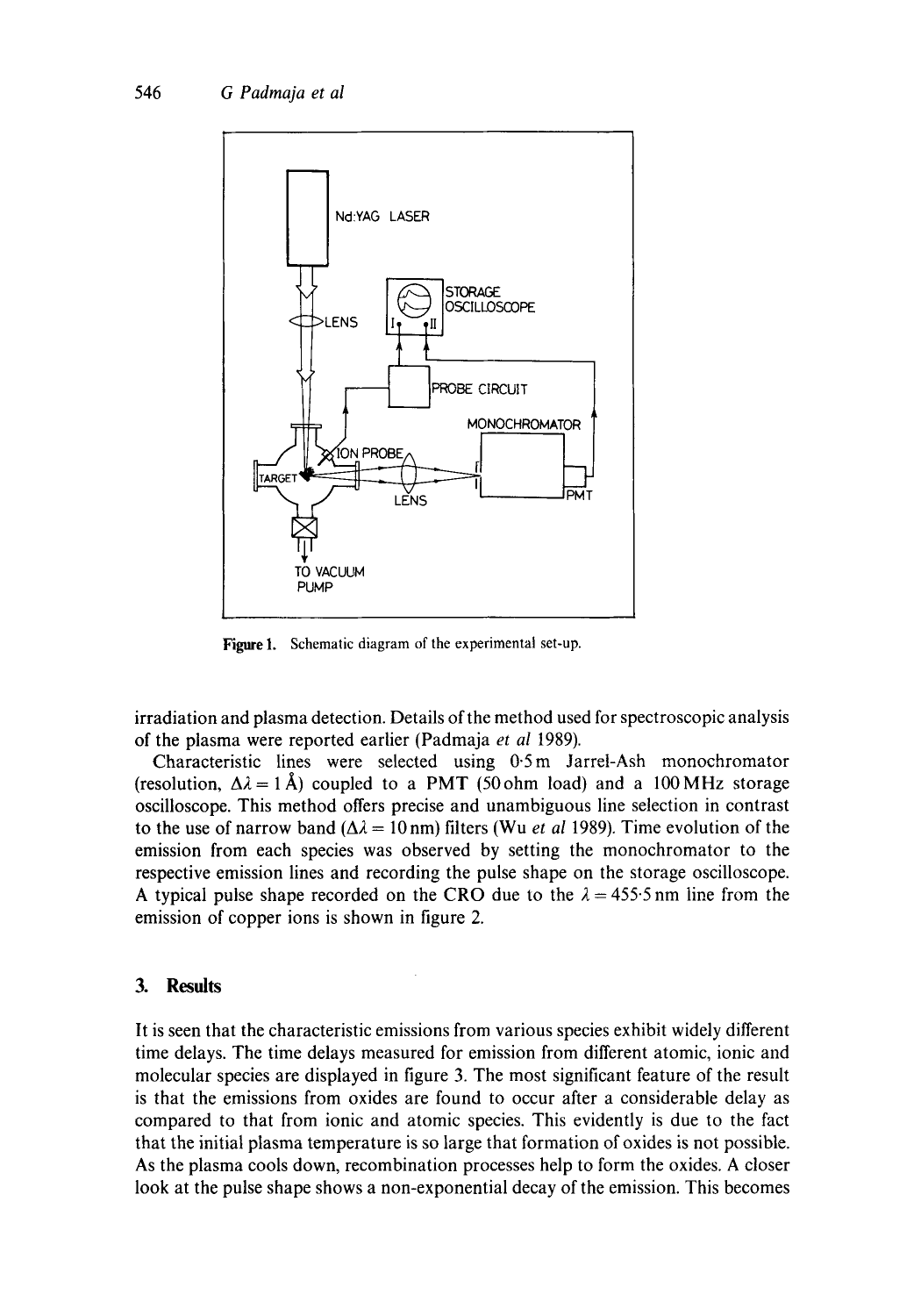

**Figure 2.** Typical CRO trace of the PMT response due to the emission line ( $\lambda = 455.5$  nm) of copper ions.



**Figure 3.** Time delays for the spectral emissions from various species in the plasma. The wavelength monitored for each species is given below. (i) Cu  $(\lambda = 612.7 \text{ nm})$ ;(ii) Ba  $(\lambda = 413.2 \text{ nm})$ ; (iii) Gd  $(\lambda = 493.4 \text{ nm})$ ; (iv) Cu<sup>+</sup> ( $\lambda = 455.5 \text{ nm}$ ); (v) Ba<sup>+</sup> ( $\lambda = 416.7 \text{ nm}$ ); (vi) Gd<sup>+</sup>  $(\lambda = 509.8 \text{ nm})$ ; (vii) CuO  $(\lambda = 616.3 \text{ nm})$ ; (viii) BaO  $(\lambda = 586.0 \text{ nm})$ ; (ix) GdO  $(\lambda = 566.4 \text{ nm}).$ 

clearer from the log t vs log I graph shown in figure 4. The temporal decay of the emission due to plasma cooling can be represented as,

$$
I(t) \sim H(t_1 - t) t^{-b_1} + H(t - t_1) t^{-b_2}
$$

where  $H(\tau)$  is Heaviside function so that  $H(\tau) = 1$  for  $\tau > 0, 0$  for  $\tau < 0$ .  $b_1$  and  $b_2$  are "decay constants" for respective species in the "hot" and "cold" phases of the plasma. For  $t < t_1$ , it is observed that  $b_1 < 1$  for all species while  $b_2 \ge 1$  except for BaO and Ba (figure 5). Due to collisional excitations and recombinations, initially the plasma is in a highly non-equilibrium state and for  $t > t_1$ , it tends to thermal equilibrium with a faster cooling rate.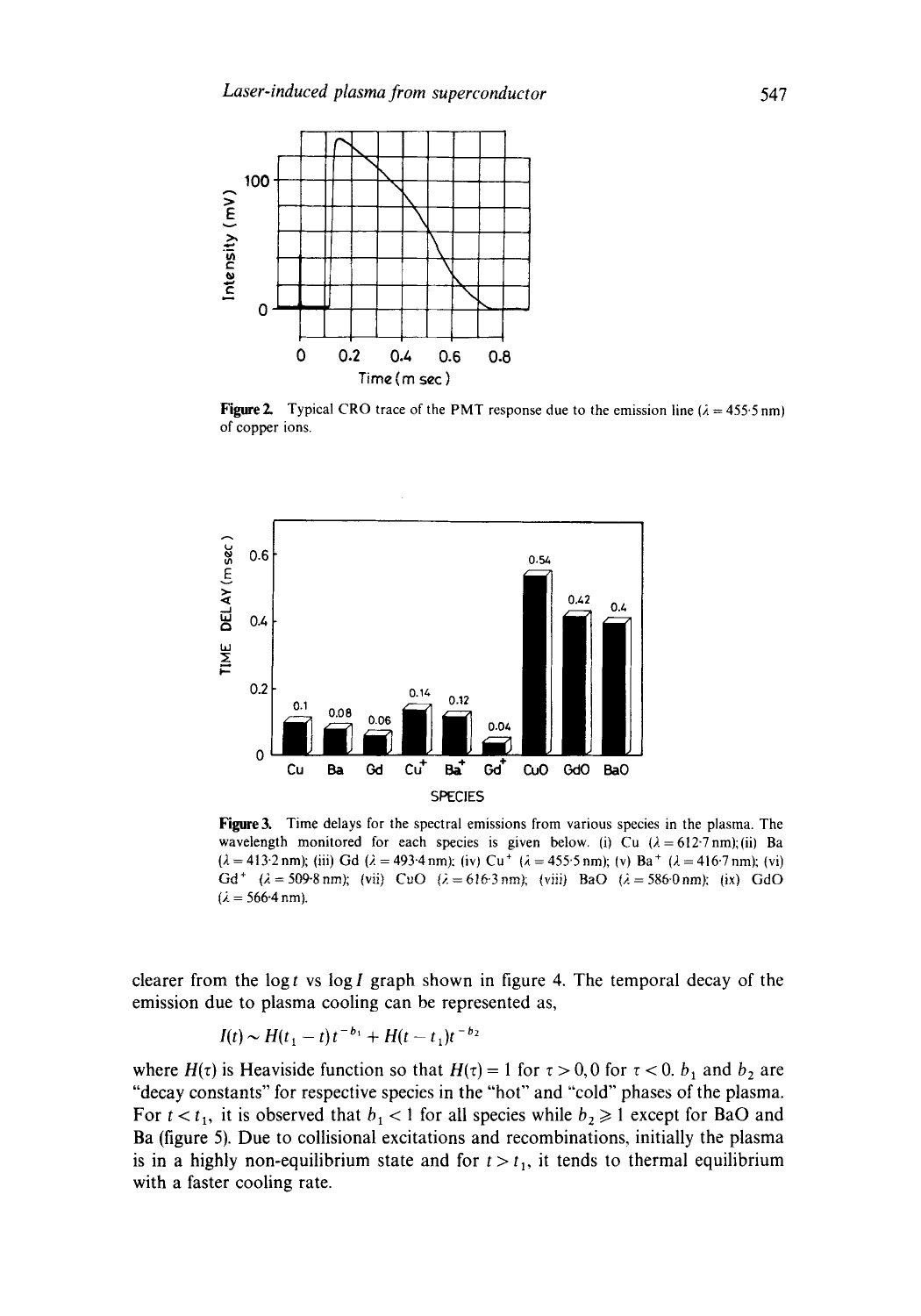

Figure 4. Log t vs I plot for the emissions of Ba, Ba<sup>+</sup> and BaO. (i) o-o-o BaO ( $\lambda = 586$ ·0 nm); (ii)  $\Delta - \Delta - \Delta$  Ba ( $\lambda = 413.2$  nm); (iii)  $*-*$  Ba<sup>+</sup> ( $\lambda = 416.7$  nm).



Figure 5. Decay constants  $b_1$  and  $b_2$  observed for the spectral emission from various species in the plasma.

### **4. Conclusions**

It is obvious from the measured time delays in the case of CuO, GdO and BaO that the oxides are not formed directly from the target material but are generated in the recombination processes occurring in the plasma while it cools down.